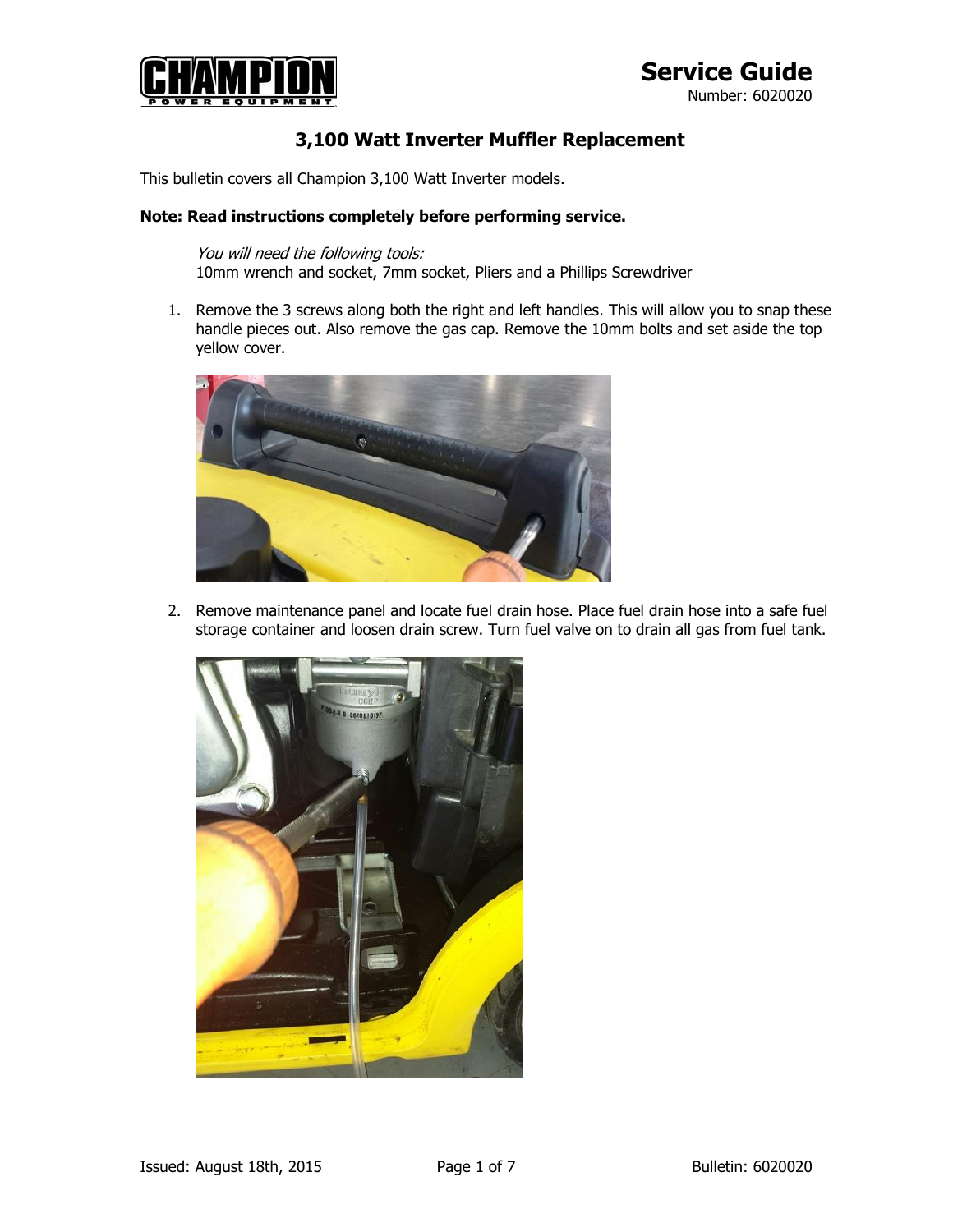

Number: 6020020

3. Next remove the rubber ventilation hose that can be seen from the top of the fuel tank as well as the fuel line from the fuel ON/OFF valve.





4. With the hoses disconnected, you can remove the 7mm fuel tank bolts and set the fuel tank aside.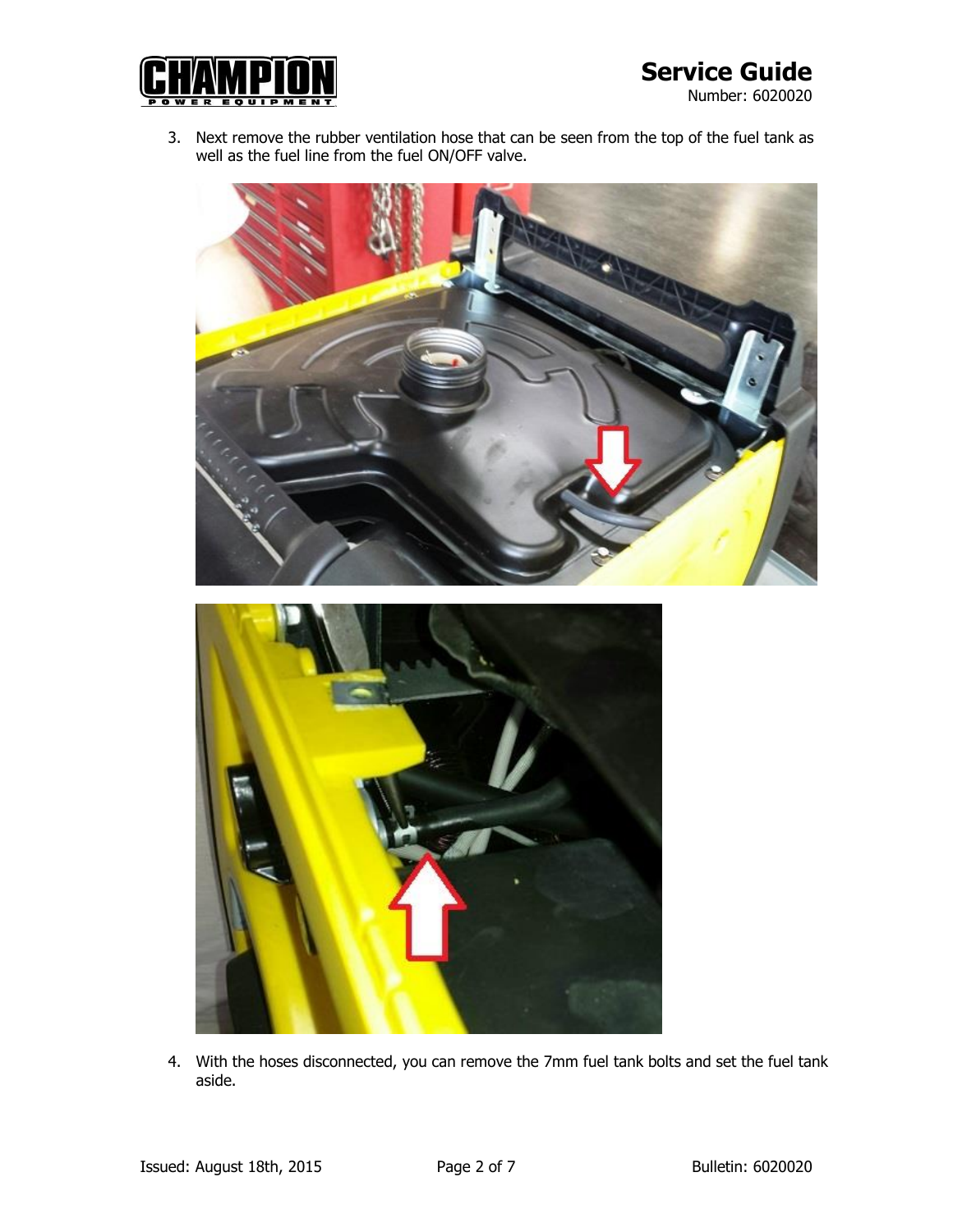

Number: 6020020

5. Remove the 10mm bolts holding the handle side panel to the frame. Also remove the two screws and two 10mm bolts form the outside of this side panel.





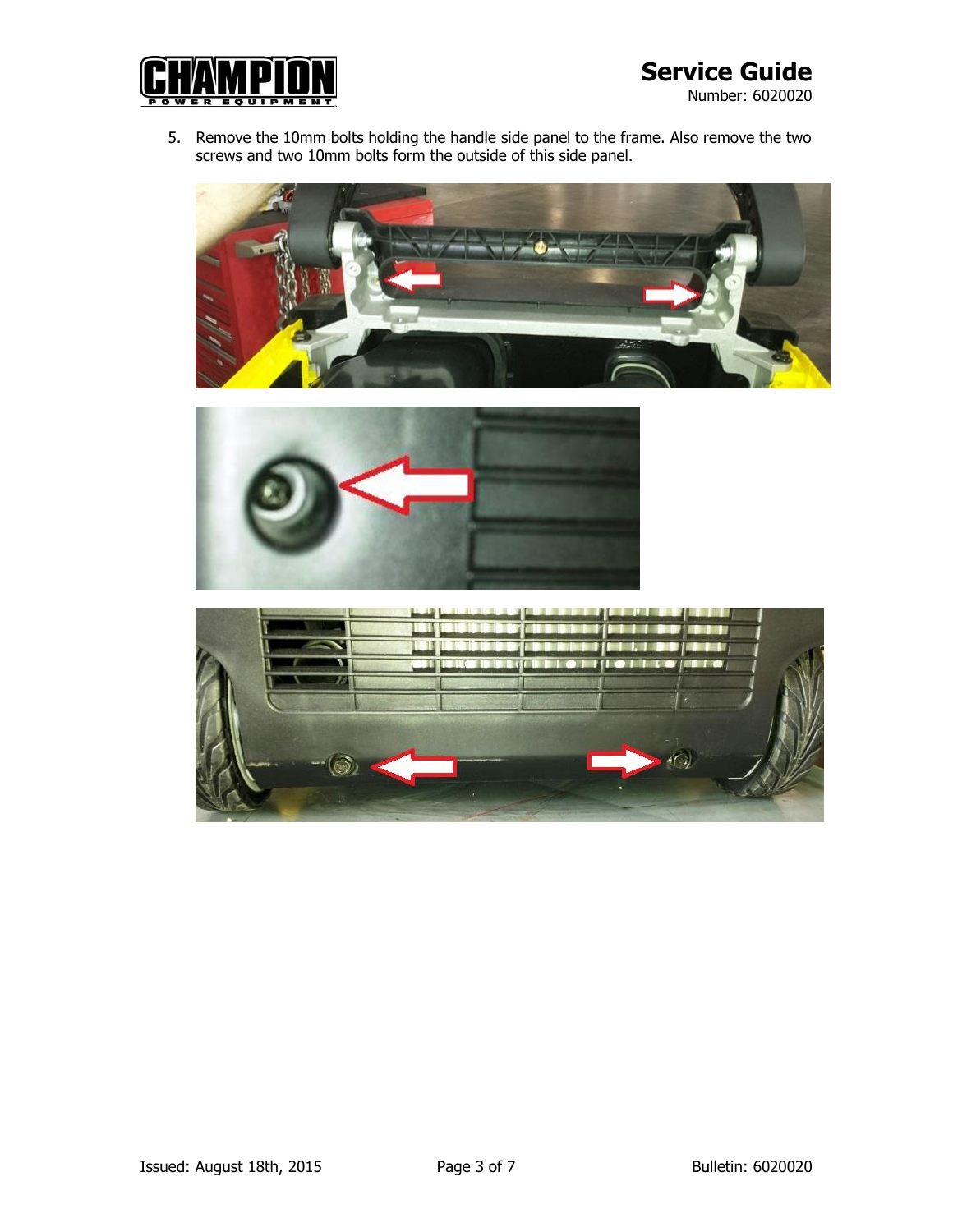

- Number: 6020020
- 6. Once you remove the side panel, you can see the muffler and its housing. You will need to locate a ventilation hose from the exhaust pipe.



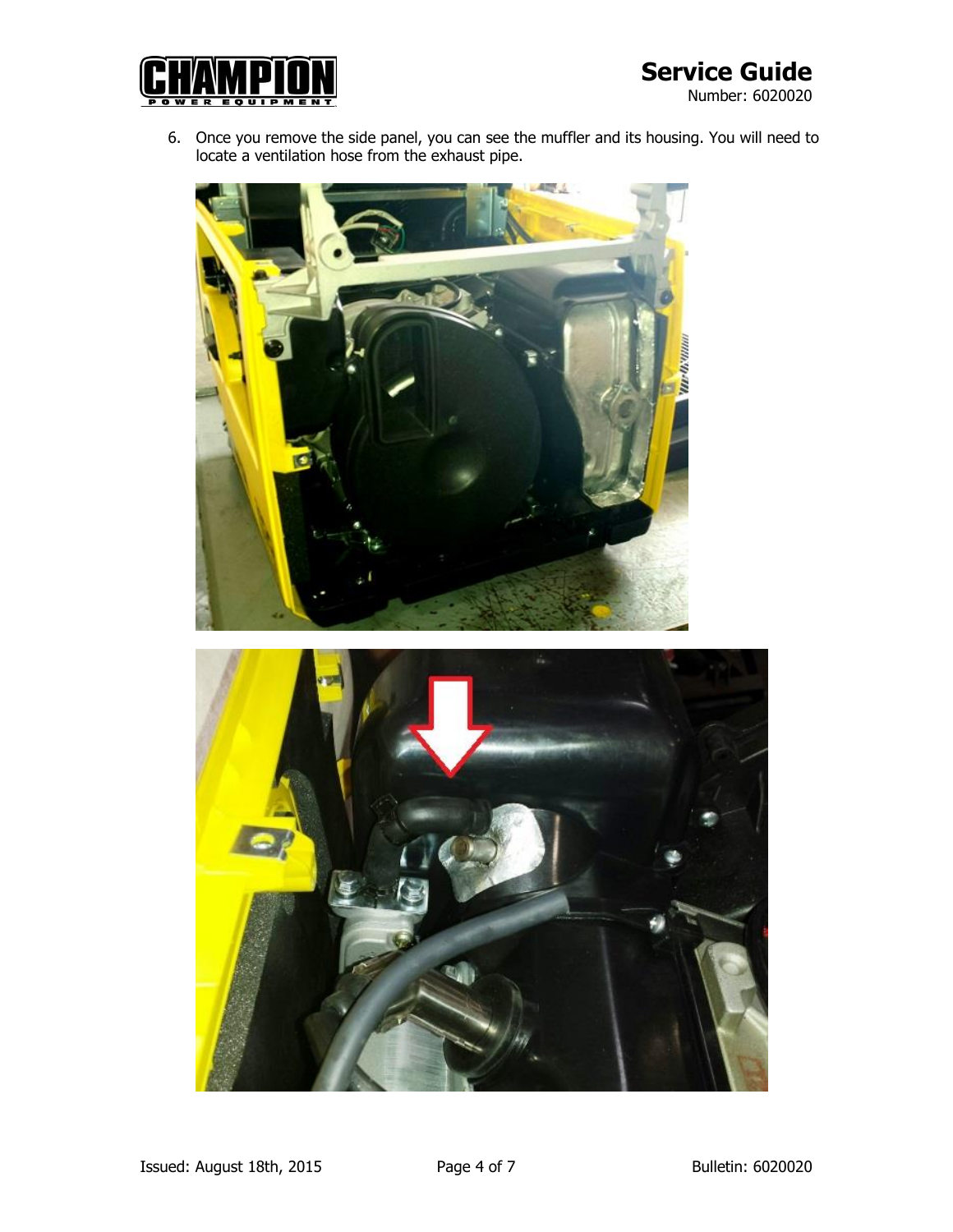

7. Remove all the screws holding the top of the muffler casing on then remove the top casing.



8. Remove the two 10mm bolts holding the muffler to the cylinder head.

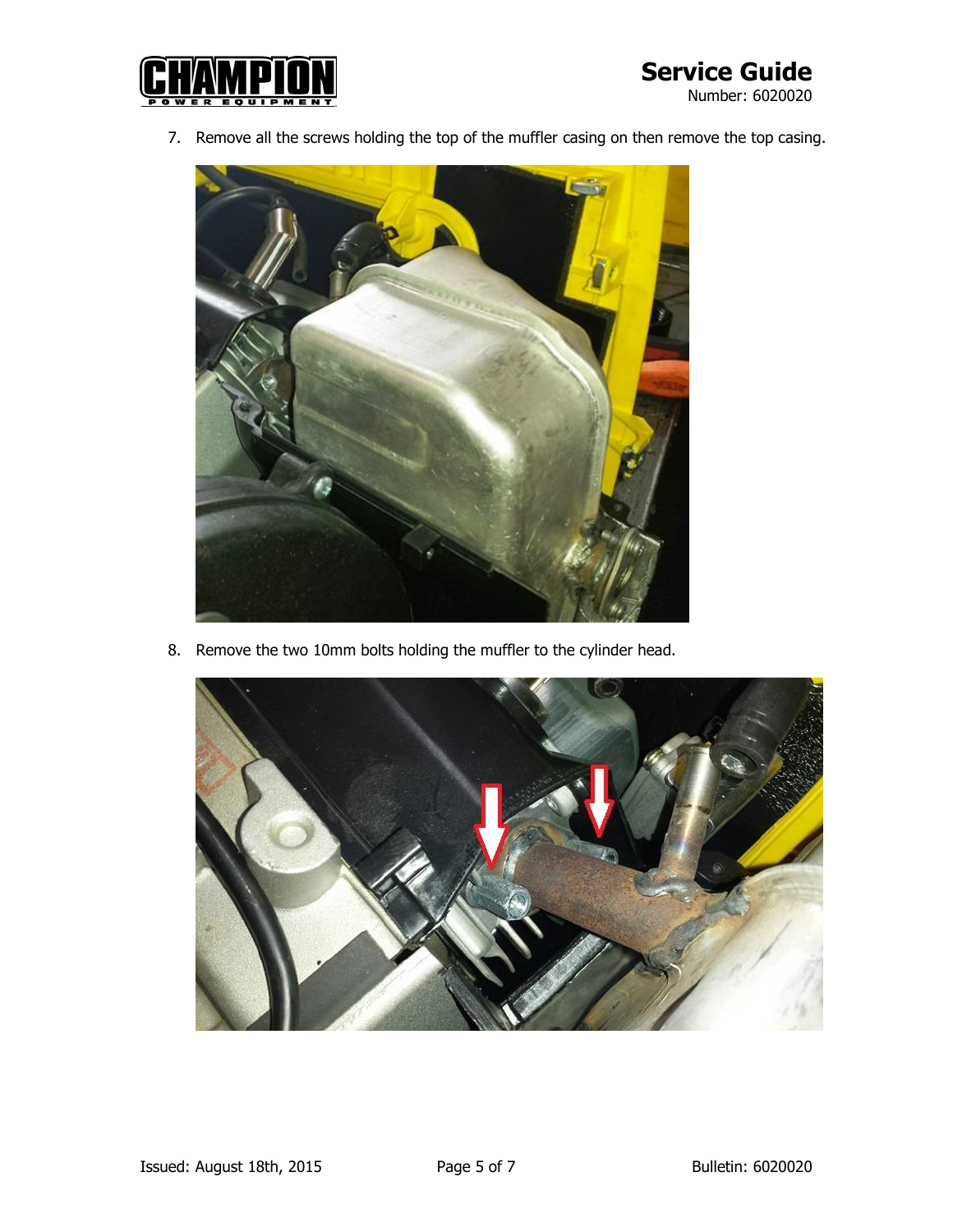

9. There is one additional muffler bolt found at the bottom left of the muffler assembly.



10. You can now remove the muffler and gasket.